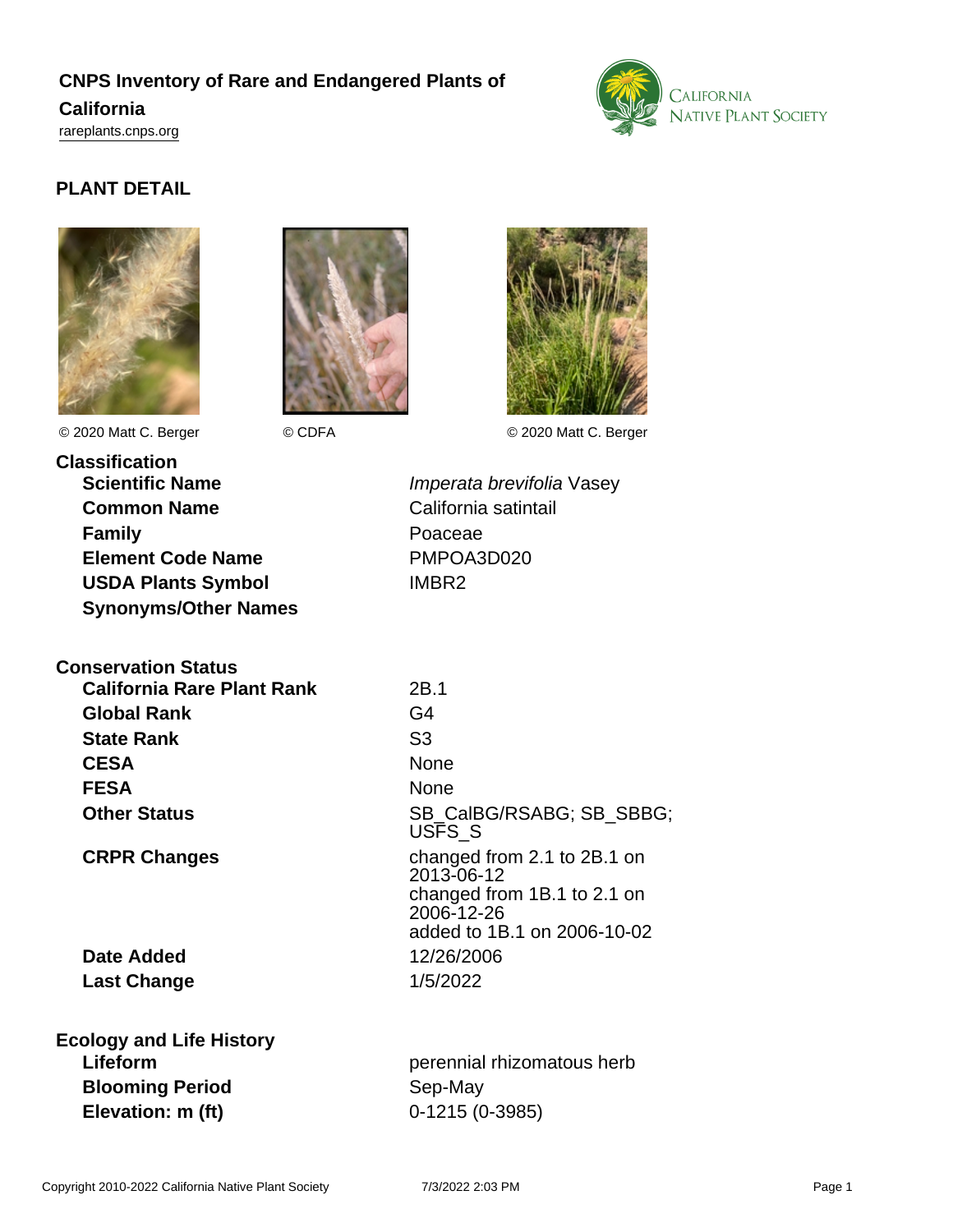| <b>General Habitat</b>      | Chaparral, Coastal scrub, Meadows<br>and seeps (often alkali), Mojavean<br>desert scrub, Riparian scrub |
|-----------------------------|---------------------------------------------------------------------------------------------------------|
| <b>General MicroHabitat</b> |                                                                                                         |
| <b>Micro Habitat</b>        | <b>Mesic</b>                                                                                            |

## **Element Occurrence Data from California Natural Diversity Database**

| <b>Total Element Occurrences</b> | 32 |
|----------------------------------|----|
| Element Occurrence Ranks         |    |
| Excellent (A)                    | 0  |
| Good (B)                         | O  |
| Fair (C)                         | 0  |
| Poor (D)                         | 1  |
| None $(X)$                       | O  |
| Unknown (U)                      | 31 |
| <b>Occurrence Status</b>         |    |
| Historical, > 20 years           | 26 |
| Recent, $<$ 20 years             | 6  |
| <b>Presence</b>                  |    |
| <b>Presumed Extant</b>           | 32 |
| <b>Possibly Extirpated</b>       | O  |
| <b>Presumed Extirpated</b>       | N  |

#### **Location**

**CA Endemic** No

#### **Counties**

Butte (BUT), Fresno (FRE), Imperial (IMP), Inyo (INY), Kern (KRN), Lake (LAK)\*, Los Angeles (LAX), Orange (ORA), Riverside (RIV), San Bernardino (SBD), San Diego (SDG), Tehama (TEH), Tulare (TUL), Ventura (VEN)

#### **States**

Arizona (AZ), Baja California (BA), California (CA), Nevada (NV), New Mexico (NM)\*, Texas (TX), Utah (UT)

#### **Quads**

Azusa (3411728), Blythe NE (3311465), Campbell Mound (3912187), Canada Gobernadora (3311755), Clearlake Highlands (3812286), Clovis (3611976), Condor Peak (3411832), Craig Canyon (3611767), East of Tin Mountain (3611783), Fresno North (3611977)?, Fresno South (3611967), Furnace Creek (3611647), Glendora (3411727)?, Gosford (3511931)?, Harrison Mtn. (3411722), Heber (3211565), Keller Peak (3411721), Malaga (3611966), Matilija (3411943), Monument Peak (3211684), Nevares Peak (3611657), New York Butte (3611768), Oildale (3511941), Palm Springs (3311675), Panamint Butte (3611743), Paradise West (3912176), Piedra (3611974), Redlands (3411712)?, Reedley (3611954), Richardson Springs (3912177), San Bernardino North (3411723), San Jacinto (3311678), Scottys Castle (3711713), Sunland (3411833), Visalia (3611933), Wahtoke (3611964), Wheeler Springs (3411953), Whispering Pines (3812276)\*, White Water (3311686), Yucaipa (3411711)